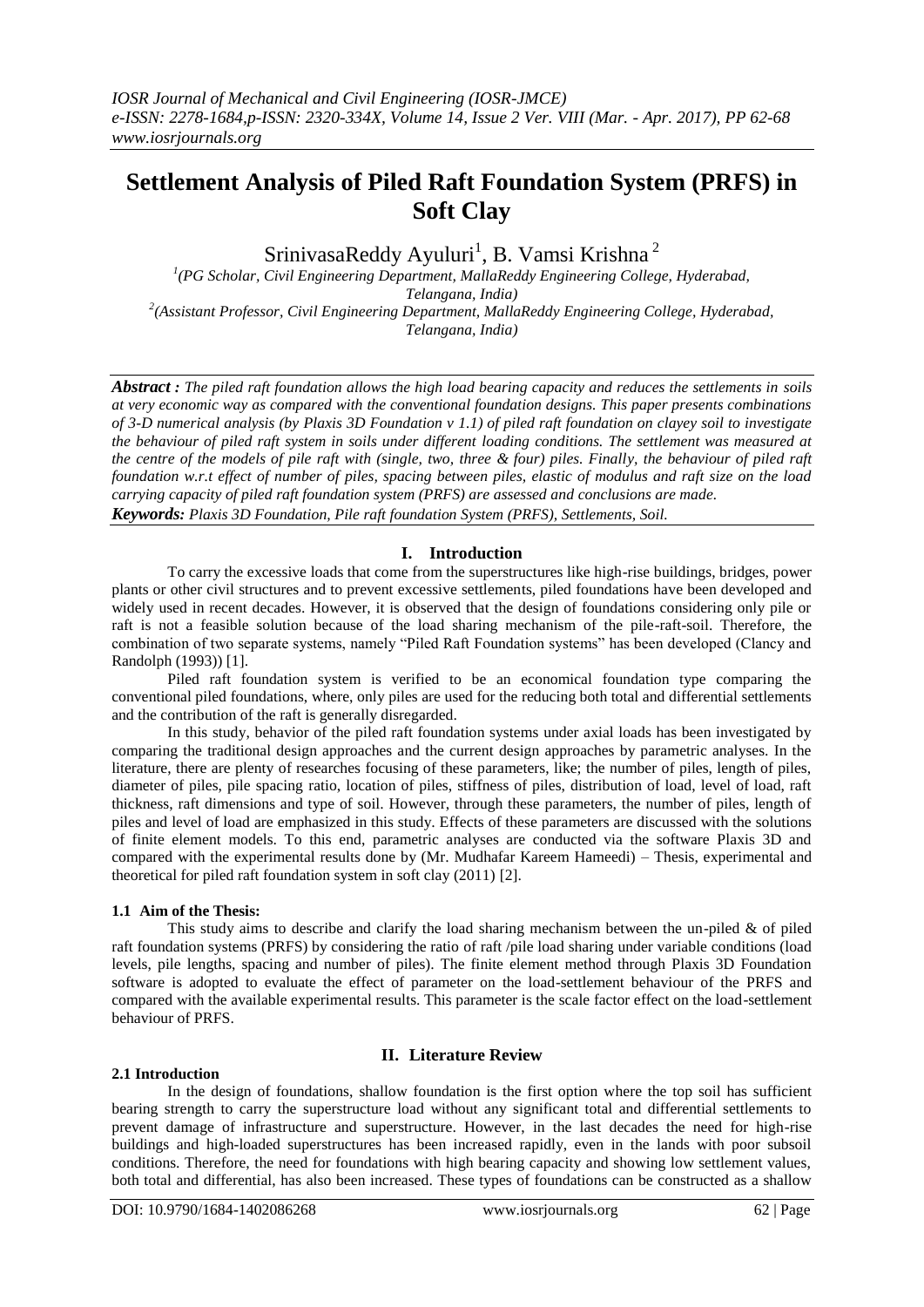foundation after the application of ground improvement techniques or as a piled foundation which transfers the excessive load to a deeper and stiffer stratum through the piles and reduces the settlements.

This chapter presents a brief review of previous researches on piles, rafts, pile groups and piled raft foundations. However, the main attention is on design methods and analyses of piled raft foundations. Chapter may be outlined as;

- a. Single Piles
- b. Pile Groups
- c. Raft Foundations
- d. Piled Raft Foundations
- e. Finite Element Programs: Plaxis 3D

#### **2.2 Piled Raft Foundations**

Piled raft foundations are the composite structures which consist of three elements; piles, raft and the subsoil. Applied loads are transferred to the subsoil both through the raft and the piles. This load transfer mechanism can be simply shown in Fig. 1. Load sharing between raft and piles is the main distinctive feature that diversifies this type of foundation from other type of piled foundations' design.



**Fig.1.** Simplified load transfer mechanism of piled raft foundation.

Randolph (1994) has presented three design approaches for the piled raft foundations in his state-of-the-art report as:

1. The Conventional Approach: Piles are designed to carry the majority of the load.

2. Differential Settlement Control: Piles are located in order to reduce the differential settlement, rather than the overall average settlement.

3. Creep Piling: Piles are designed to operate at a working load (70-80% of the ultimate capacity) at which significant creep occurs.

In conventional design approach, loads are assumed to be carried only by the piles or by the raft. However, in the design of piled raft foundations, the load sharing between piles and the raft is taken into account. Naturally, this load sharing improves the underestimated load capacity of the foundation comparing with the conventional approach, considering the properties of the piles and the raft remain unchanged. In addition, the piles may be used to control the settlement rather than carry the entire load in the piled rafts. Tan and Chow (2004) [3] illustrated the usage benefit of piles and raft together in the design of foundations in Fig. 2.



**Fig.2.** Concept of piled raft (Tan and Chow, 2004) [3]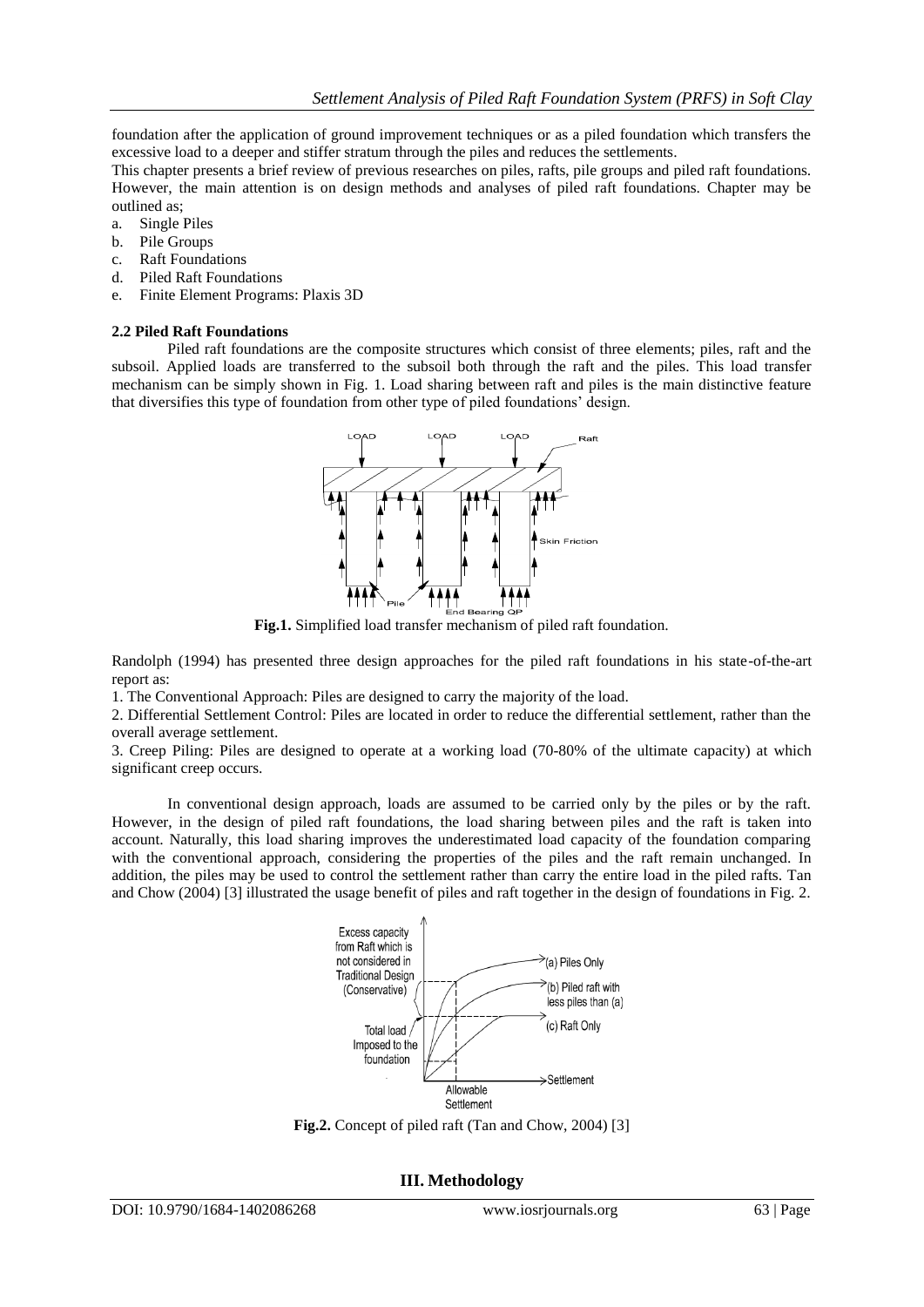### **3.1 Finite Element Program: Plaxis 3D**

Plaxis is a company based in the Netherlands, developing software under the same brand name; Plaxis. The Plaxis 3D program is a three-dimensional finite element program used to make deformation and stability analysis for various types of geotechnical applications (Reference Manual, Plaxis). The user interface of the Plaxis 3D consists of two sub-programs as Input and Output. Properties of soil and other elements (boreholes, embedded piles, plates etc.) are assigned to the elements by using material data sets by the Input interface. The basic soil elements of the 3D finite element mesh are the 10-node tetrahedral elements (Fig. 3).



**Fig.3.** 3D soil elements (10-node tetrahedrons) zone (Reference Manual, Plaxis)

### **3.2 Modeling of Pile Raft**

The model of pile raft foundation with different configurations has been done by considering the raft (steel plate) and the pile is of concrete and with constant diameter and length.

| <b>Table I:</b> Properties of Pile & Raft |                      |                                                |                   |                     |  |  |  |  |  |
|-------------------------------------------|----------------------|------------------------------------------------|-------------------|---------------------|--|--|--|--|--|
| S. No                                     | Material             | <b>Properties</b>                              | Value             | Raft Thickness (cm) |  |  |  |  |  |
|                                           | Raft (Steel Plate)   | Elastic Modulus, $E^*$ (kN/m <sup>2</sup> )    | 2x10 <sup>8</sup> |                     |  |  |  |  |  |
|                                           |                      | Poisson's Ratio. $v^*$                         | 0.33              | 0.6                 |  |  |  |  |  |
|                                           | Pile (Concrete Pile) | Elastic Modulus, $E^{**}$ (kN/m <sup>2</sup> ) | $2.9x10^5$        |                     |  |  |  |  |  |
|                                           |                      | Poisson's Ratio, $v^*$                         | 0.15              |                     |  |  |  |  |  |

The properties values of the pile and raft (Table 1), given by \*Bowles (1997) [4] and \*\*Mudhafar Kareem (2011) [2], are used.

| Material<br>Properties | Type of Layer                | &<br>Unsaturated<br>Unit<br>saturated<br>(kN/m <sup>3</sup> ) | Elastic<br>Modulus,<br>E<br>(kN/m <sup>2</sup> ) | Poisson's<br>Ratio, v | Undrained<br>cohesion, $Cn$ | of<br>Angle<br>Shearing<br>Resistance,<br>Ø |  |
|------------------------|------------------------------|---------------------------------------------------------------|--------------------------------------------------|-----------------------|-----------------------------|---------------------------------------------|--|
|                        | <b>Soft Clay</b>             | 18.6                                                          | 15000                                            | 0.35                  | 25                          |                                             |  |
| Pile Model             | Pile Diameter,<br>$D_n$ (cm) | Pile<br>length,<br>(cm)                                       | Raft size, $L_r$ x<br>$B_r$ (cm)                 | L/D <sub>n</sub>      | $L/B_r$                     | Spacing (cm)                                |  |
|                        | 1.0                          | 40                                                            | 6 x 6                                            | 16                    | 6.67                        | $7.5 \text{ cm}$                            |  |
|                        | 2.5                          | 40                                                            | $15 \times 15$                                   | 16                    | 2.67                        |                                             |  |

**Table II:** Material properties and pile model used for the numerical model.

The embedment length ration  $L/D_p = 16$ , the spacing between piles are kept constant about 3 times the diameter of pile for large and small scale models. Table (1) shows the material parameters of the raft and pile.



**Fig. 4** Models of Piled raft for Numerical Analysis

### **3.3 PLAXIS 3D Foundation Program**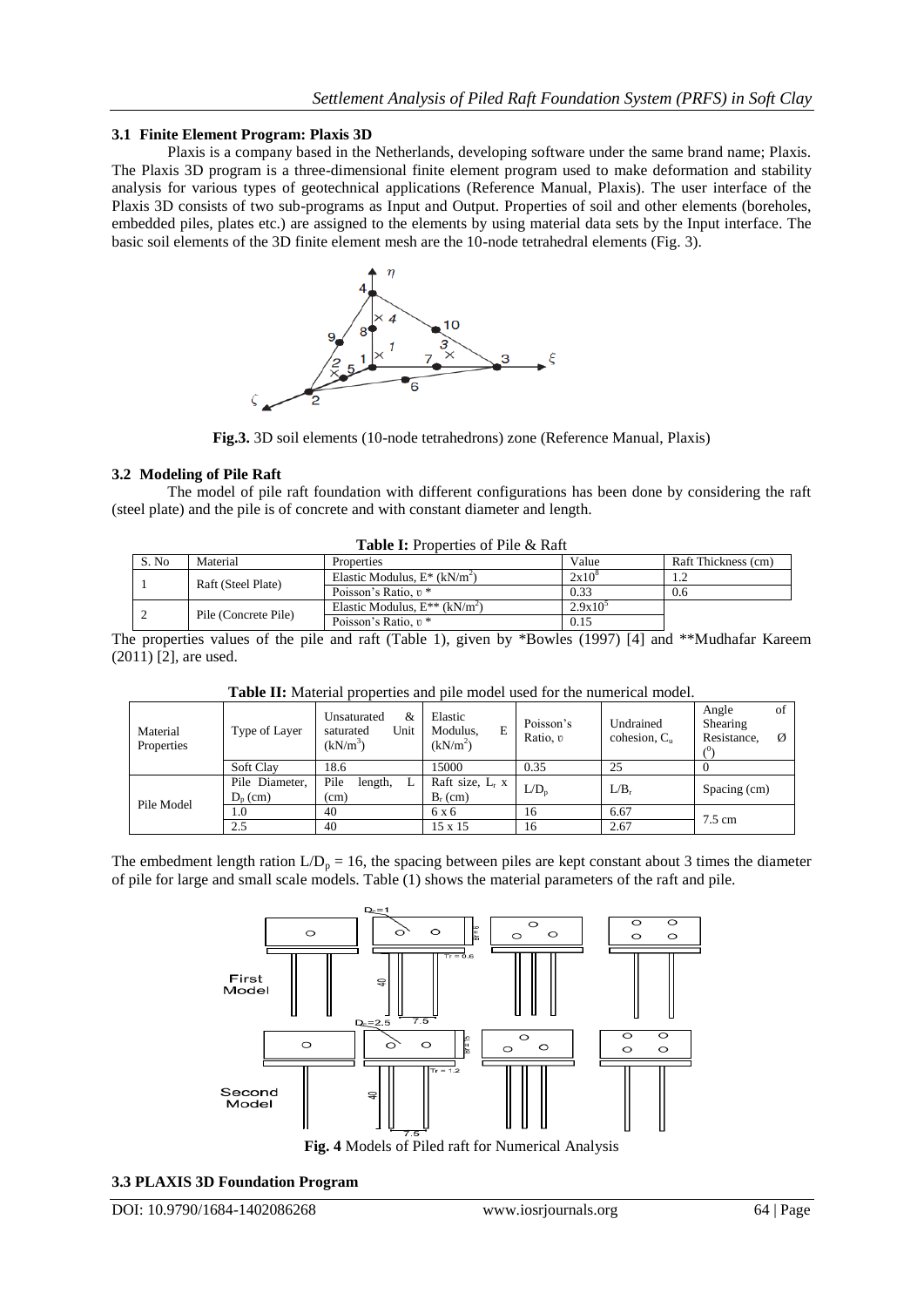The computer oriented finite element method has become one of the most powerful tools in the analyses of engineering problems. In the present work, the PLAXIS Structural Static Analysis has been adopted for numerical modeling of the structural response.

PLAXIS 3D Foundation is finite element analysis software. The flexibility, capabilities, and options have been developed over many years, at the request of a worldwide user community, such that the PLAXIS program can be applied to a wide variety of engineering applications.

There are two types of structural analyses in the PLAXIS family of products, which are explained below (Vermeer and Brinkgreve, 2004) [5]: 1. Static Analysis: It is used to determine displacements, stresses effect under static loading conditions. Linear and non–linear static analyses. Nonlinearities can include plasticity, stress stiffening, large deflection, large strain, hyper elasticity, contact surface and creep. 2. Modal Analysis: It is used to calculate the natural frequencies and mode shapes of structure. Different mode extraction methods are available. Finite Element Mesh When the full geometry model has been defined and all geometry components have their initial properties, the finite element mesh can be generated. From the geometry model, a 2D mesh is generated first. The basic soil elements used for 2D and 3D finite element mesh are the 15-node wedge elements. These elements are generated from the 6-node triangular elements. The accuracy of the 15 node wedge element and the compatible structural elements are comparable with the 6-node triangular element and compatibles in a 2D PLAXIS analysis. Higher order element types, for example comparable with the 15 node triangle in a 2D analysis, are not considered for a 3D foundation analysis because this will lead to large memory consumption and unacceptable calculation times (Vermeer and Brinkgreve, 2004) [5].

After reviewing the results of the analysis (Fig. 6), it can be concluded that the results obtained from the experimental study and theoretical study are close indicating that PLAXIS results are accurate and can be adopted practically. Besides, the program is specified for geotechnical Engineering. The models which are performed by the finite element program with different configuration of piles are shown in Fig. 4. Six models are analyzed by the finite element program, these are:

a. Raft with single pile.

b. Raft with two piles  $(2\times1)$ .

c. Raft with three piles (triangular shape).

d. Raft with four piles  $(2\times2)$ .

The soil is modeled as elastic-perfectly plastic solid. One layer of soft clay is used. The material properties and pile model for the numerical model are shown in Table - II. Material Model The solution theory is based on the material. Material model is described by a set of mathematical equations that give a relationship between stress and strain. Material models are often expressed in a form in which infinitesimal increments of stress (or 'stress rates') are related to infinitesimal increments of strain (or 'strain rates'). All material models implemented in PLAXIS are based on a relationship between the effective stress rates σ′, and the strain rates ε. The program can account for three types of material model (Vermeer and Brinkgreve, 2004) [5]: 1. The Mohr-Coulomb model (Elastic-perfectly plastic). 2. The hardening-soil model (Isotropic hardening). 3. Linear and non-linear behavior models for structural elements. The Mohr-Coulomb Model Plasticity is associated with the development of irreversible strains. In order to evaluate whether or not plasticity occurs in a calculation, a yield function, f, is introduced as a function of stress and strain. A yield function can often be presented as a surface in principal stress space. A perfectly plastic model is a constitutive model with a fixed yield surface, i.e. a yield surface that is fully defined by model parameters and not affected by (plastic) straining. For stress states represented by points within the yield surface, the behavior is purely elastic and all strains are reversible (Vermeer and Brinkgreve, 2004) [5].

This classical form of the theory is referred to as associated plasticity. For Mohr-Coulomb yield functions, the theory of the associated plasticity overestimates dilatancy. The Mohr-Coulomb model requires a total of five parameters, which are generally familiar to most geotechnical engineers and which can be obtained from basic tests on soil samples. These parameters are: Young's modulus, E (15000 kN/m<sup>2</sup>); Poisson's ratio, ν (0.35); friction angle, (0°); cohesion, C (25 kN/m<sup>2</sup>); and dilatancy angle,  $\psi$  (0°).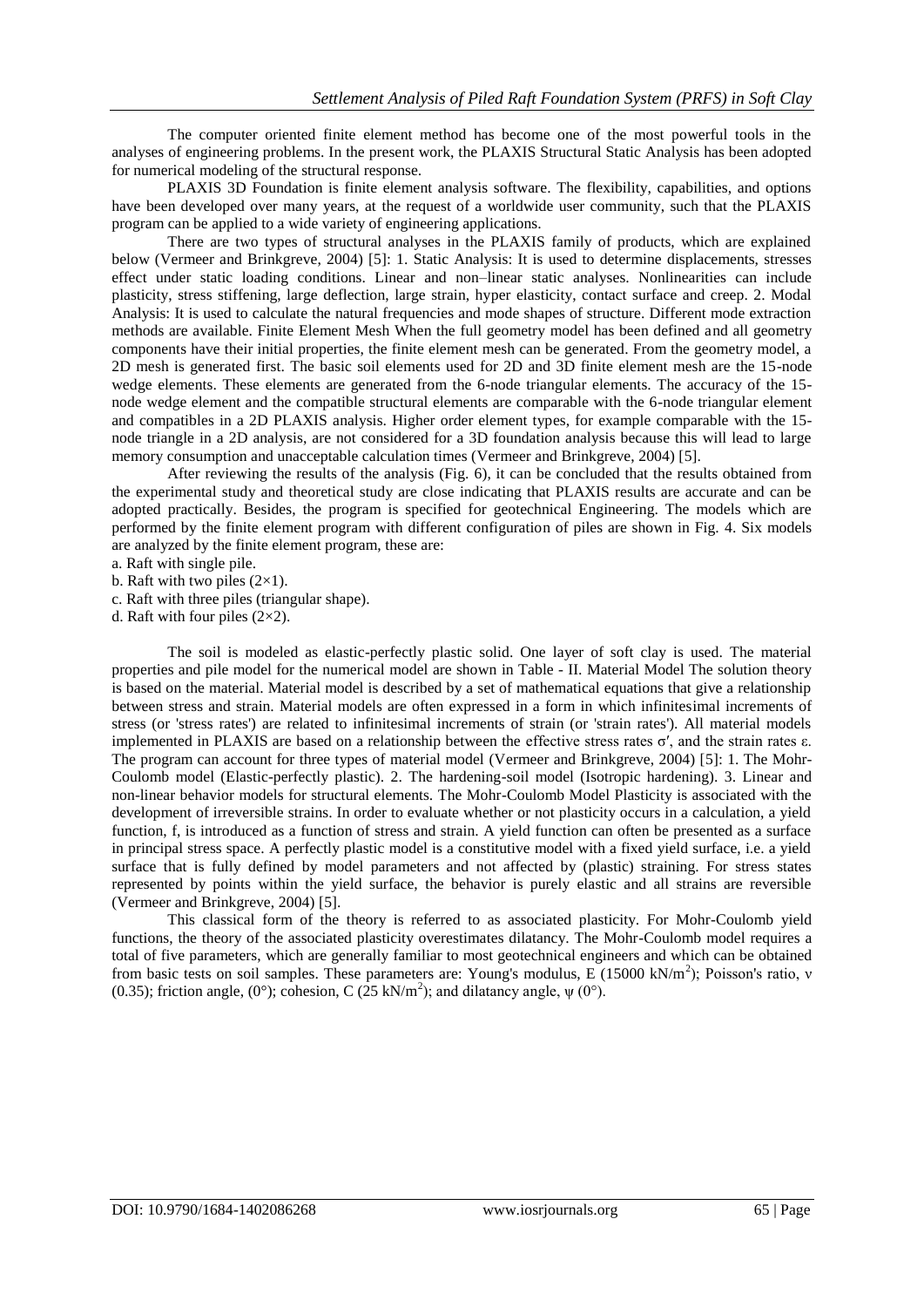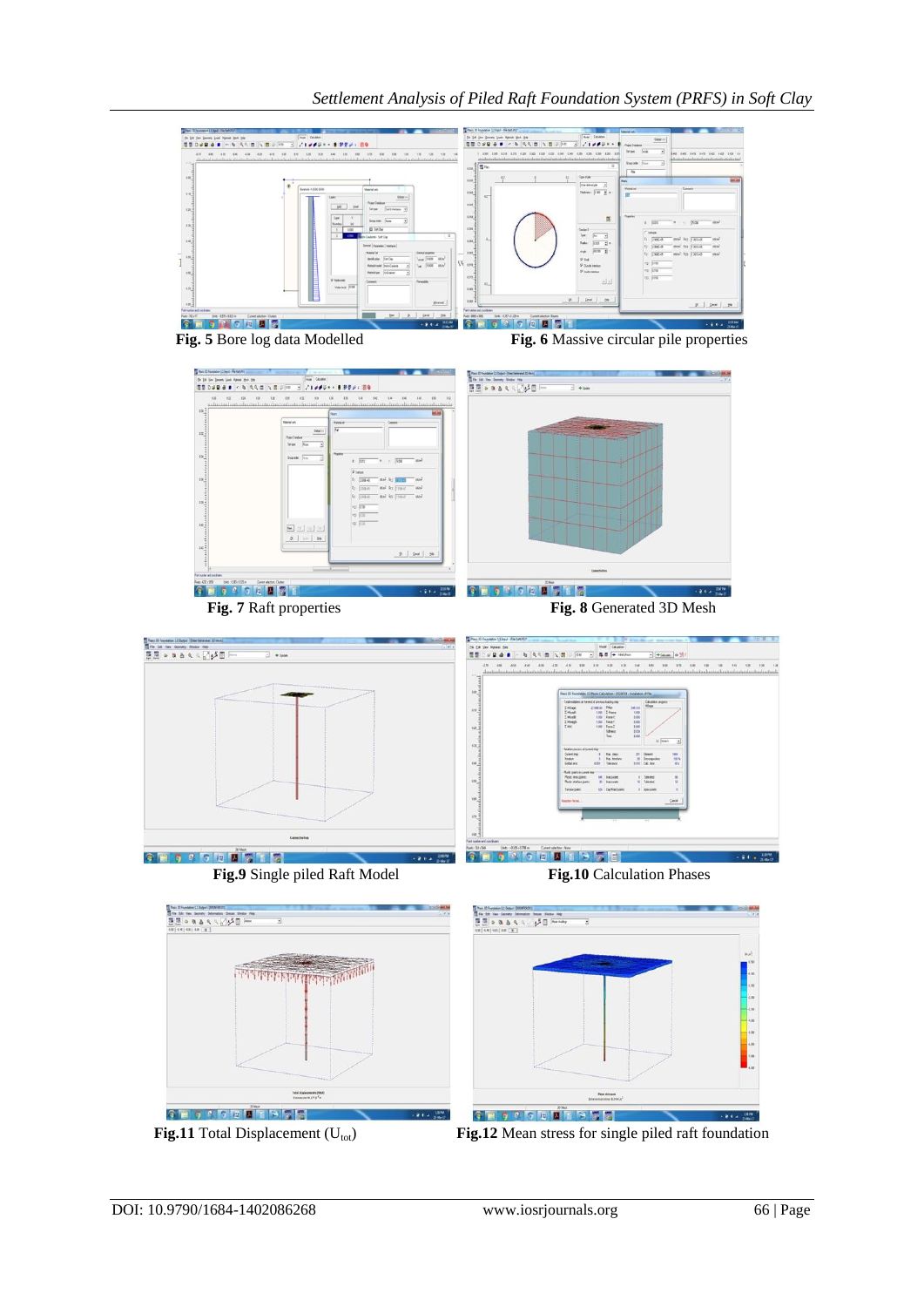# **IV. RESULTS AND DISCUSSION**

One of the most challenging problems in soil-structure interaction is the piled raft. Piled-raft foundations have proved to be a viable alternative to conventional pile foundations or mat foundations. The load carrying capacity for the numerical model of one layer of soft clay, the settlement is plotted with the vertical applied load. Fig. 13 to 16 shows the load-settlement behavior of piled rafts of the same size of (15 cm  $\times$  15 c m) and thickness 1.2 cm as well as the load carried on piled raft with 1, 2, 3 and 4. The aforementioned Fig. 13 to 16 shows that the shape of load settlement indicates the local shear failures which are controlled. In addition, it is found that the tangent proposal can be adopted in specifying the ultimate piled raft capacity.



**Fig.15**. Load–Settlement Curve for three Piled raft. **Fig.16.** Load–Settlement Curve for four Piled raft.

Fig. 17 to 20 shows the load – settlement behaviour of piled rafts of the second model. The raft size is (6 cm x 6 cm) and thickness of 0.6 cm as well as the load is carried on these configurations of the model. The pile diameter is  $(1 \text{ cm})$  and length 16 cm with ratio  $L/Dp = 16$ .



**Fig.17**. Load–Settlement Curve for Single Piled raft. **Fig.18.** Load–Settlement Curve for two Piled raft.